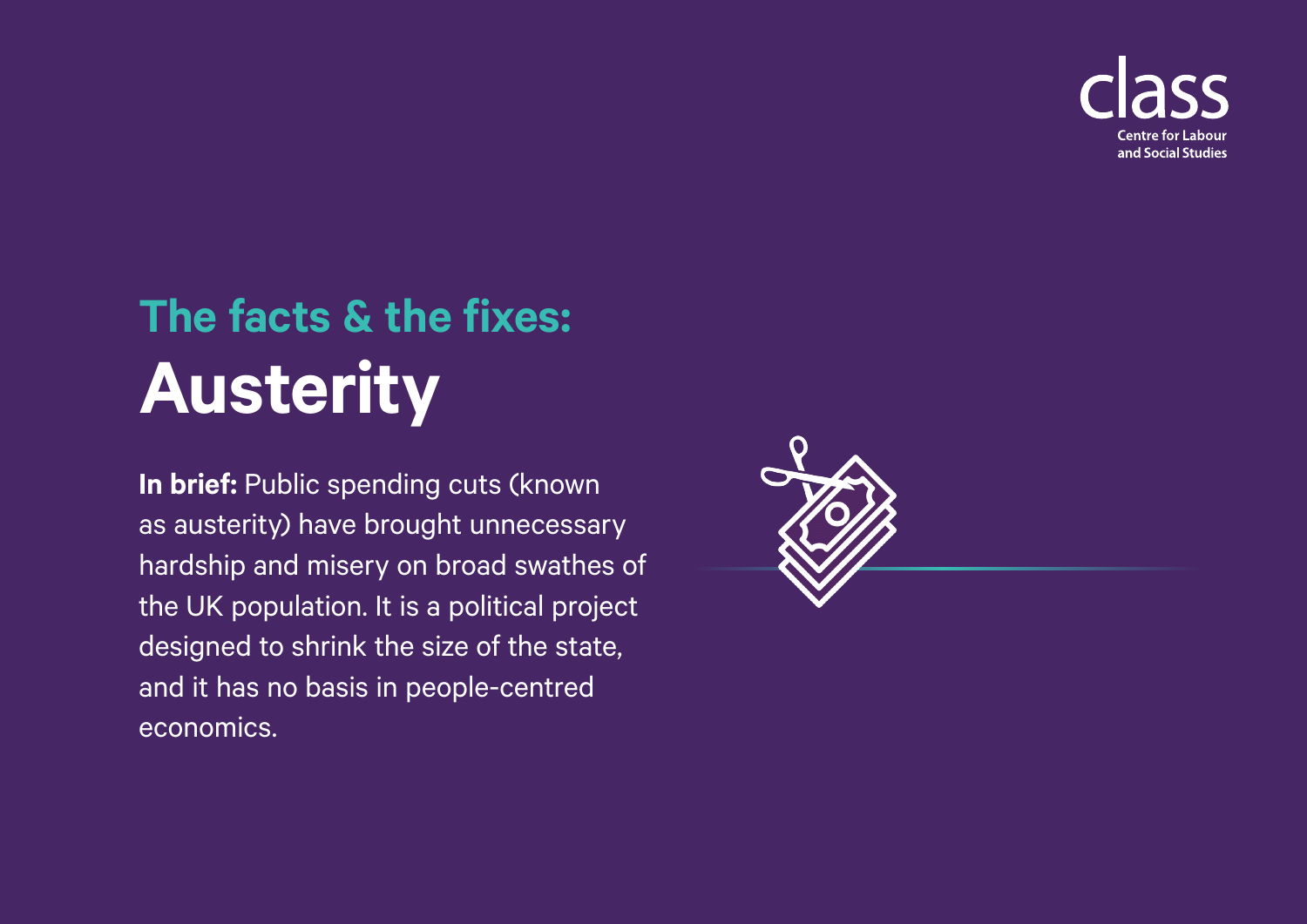## **How can we un-do the damage of austerity?**

Austerity has viciously attacked our public services, ripped the social safety net and damaged the economy. We desperately need to move away from agenda of 'balancing the books' to pro-investment that boosts jobs and increases public finances.

1— **A £50 billion investment.** There is evidence to suggest that austerity is downsizing our economy by £100 billion every year.<sup>1</sup> An injection of £50 billion would mean an end to austerity to stop the cuts, and bring public spending back to a pre-2010 level.<sup>2</sup>

2— **Cancel household debt.** Household debt has now reached record levels which is trapping families into hardship and fuelling a debt-driven economy. Creating a household debt cancellation fund - to cancel the inevitable hardship placed on families and individuals through debt - would help households participate in the real economy.3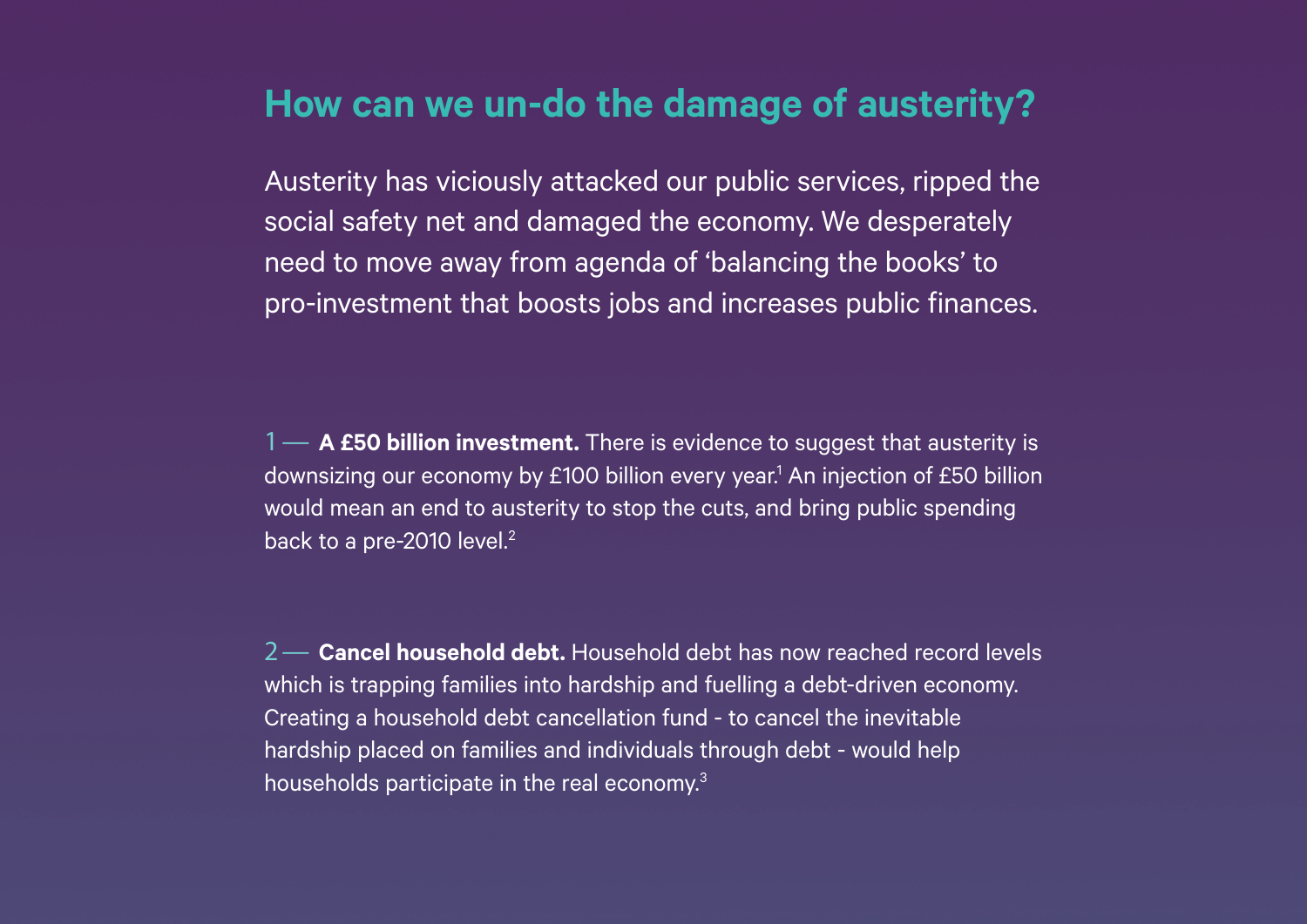3— **Roll out universal basic services.** We already have universal basic services in health and education but we need much more progressive vision that includes homes (through a radical expansion of social housing); food (for those who are food insecure) and transport; and free access to information (broadband and tv).<sup>4</sup>

4— **Establish a National Investment Bank.** The UK is stuck in a low wage, lowinvestment, low-productivity cycle. A national investment bank with a 'missionorientated focus' and wide mandate can guide investment into the regions and sectors where we need to re-balance our economy, and drive the transition to a green economy.5

5— **Promote 'wage-led growth'.** Our current growth model is dependent on private debt. This is an unsustainable model so we need to encourage wage-led growth where we properly reward workers for the job they do. In order to achieve this we must strengthen the rights of trade unions such as extending collective bargaining in sectors of the economy, and an end to precarious and zero-hours contracts.6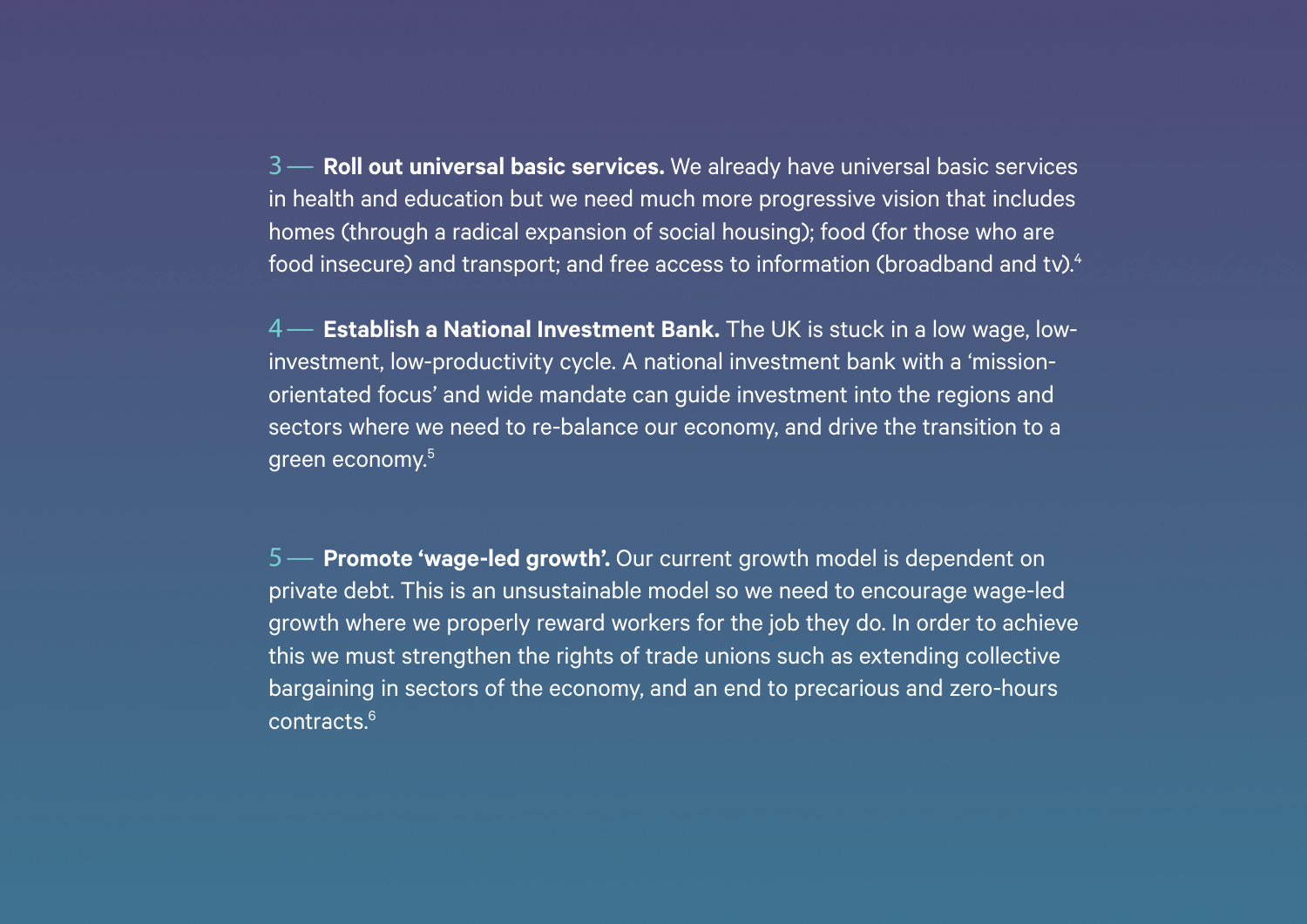## **1,000 Sure Start centres have closed** since 2009 which represents a drop of 30%.<sup>7</sup>



The amount of money being spent on English schools perpupil has fallen by 8% since 2010.8 This means that **91% of all schools have had some form of per-pupil funding reductions**.

**-8%**

FREE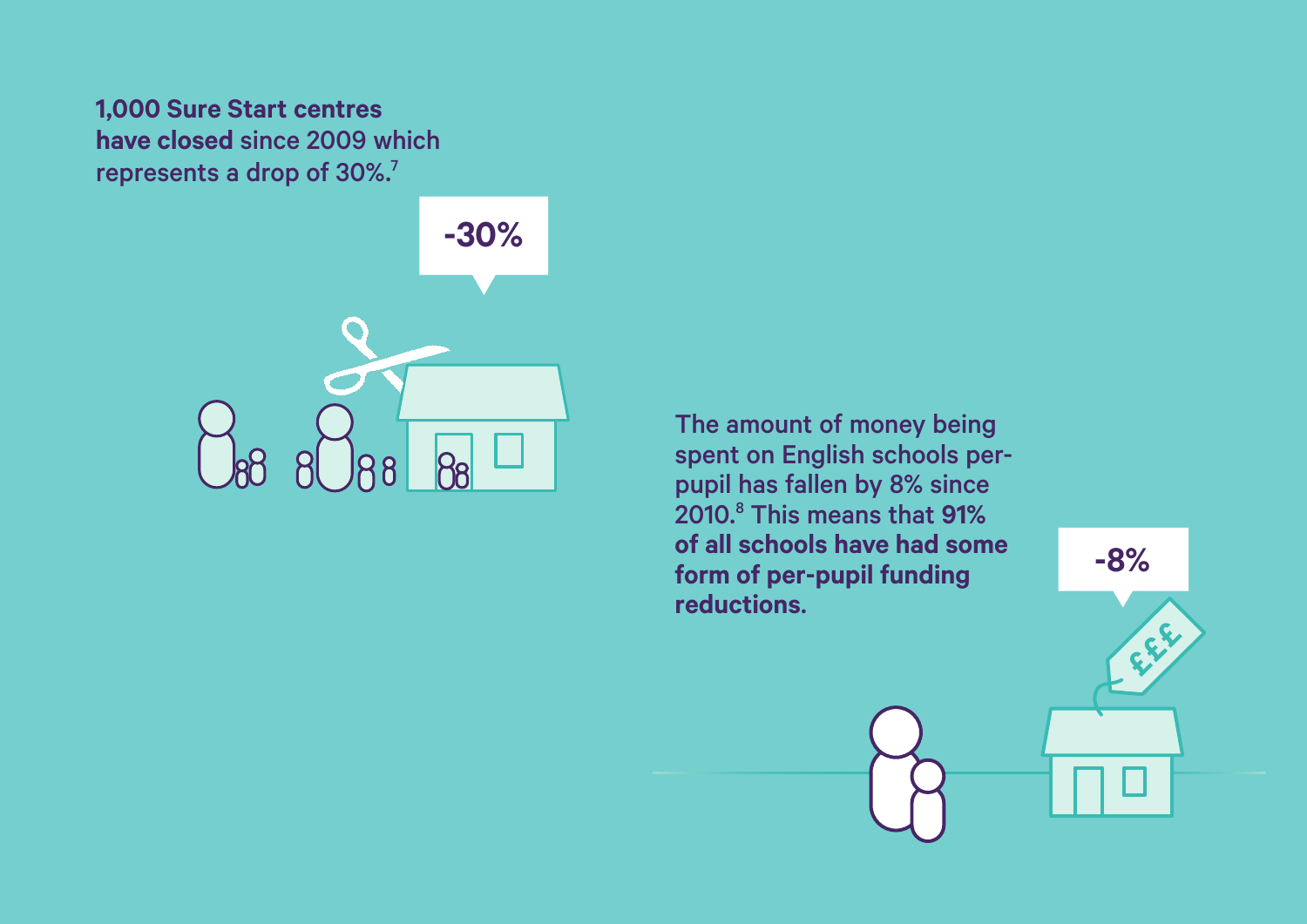By **2019-20**, funding per young person in further education will be around the **same as it was in 2006- 07**. 9



Despite previously being free, many further education courses were made chargeable in 2013/14. In the following year, s**tudent numbers fell by 30%**. 10

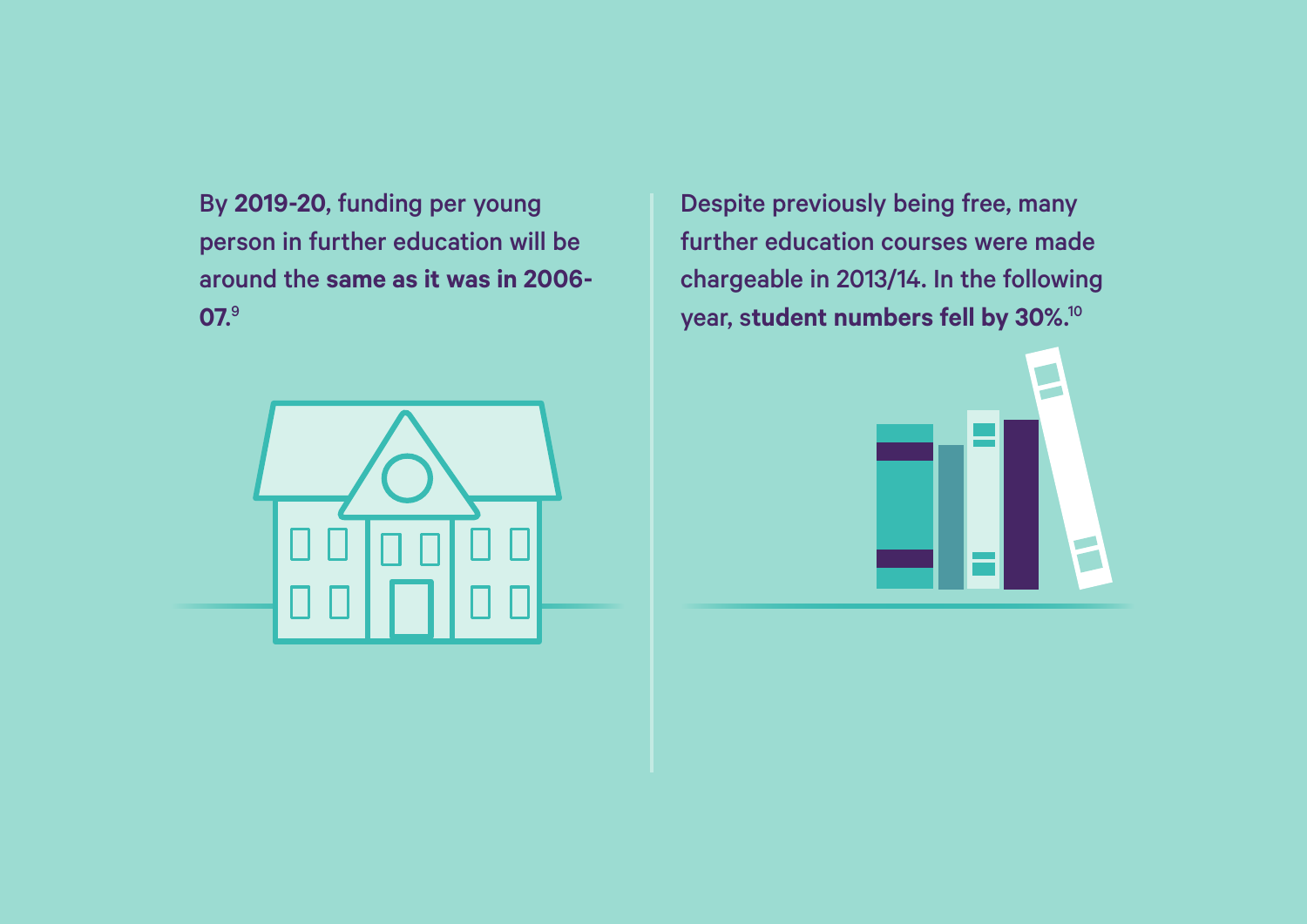From 2010/11 to 2016/17, there was a **49% reduction** in government funding for local **youth justice services**, a 51% reduction in community safety services and a **46% reduction in local recreation and sport initiatives**. 11

More than **75%** of England's local authorities **slashed their spending on domestic violence refuges** – by nearly a quarter (24%) – between 2010 and 2017.12



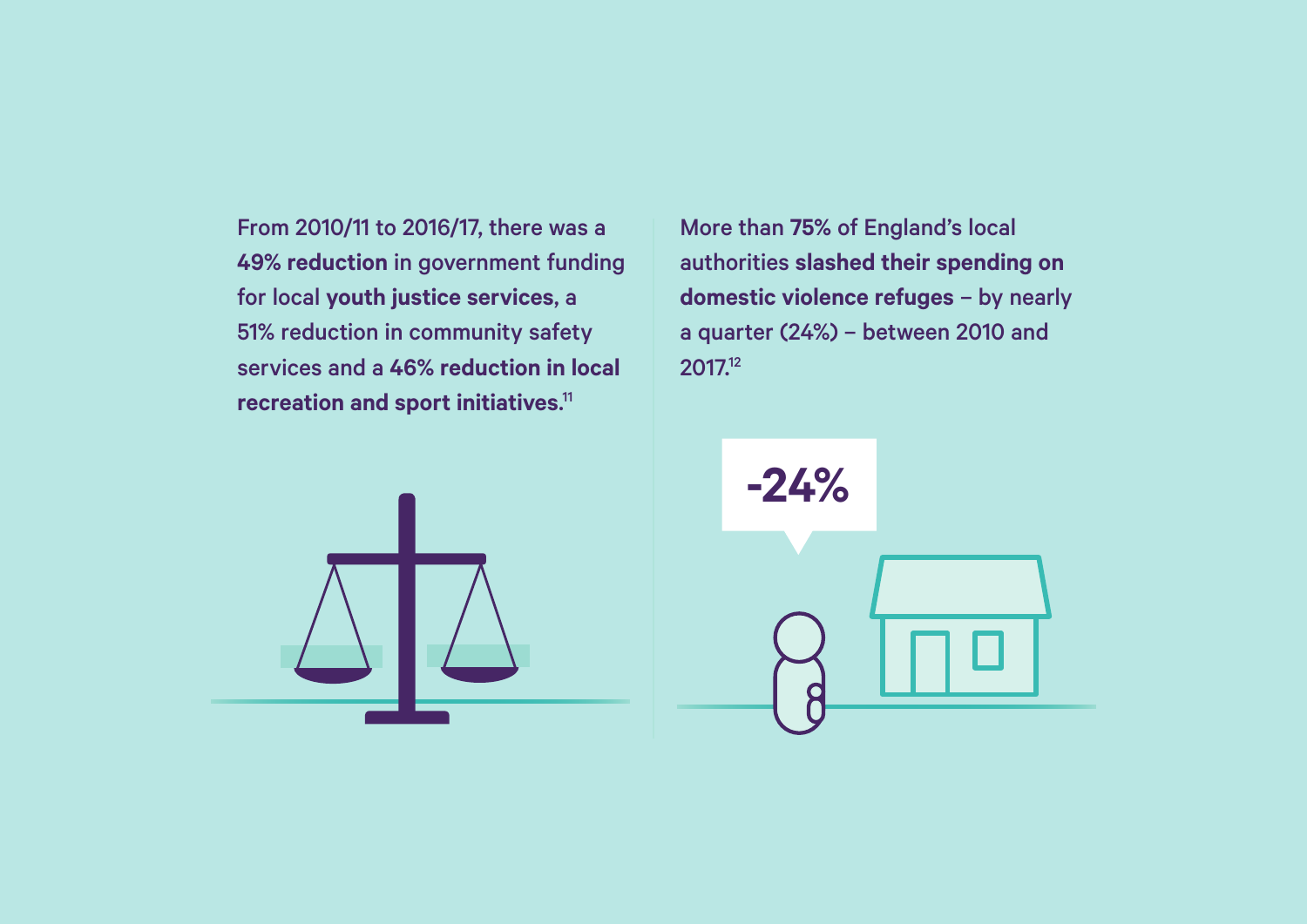Austerity measures have **disproportionately hit those on lower incomes, women and ethnic minorities**. 13

**Civil service numbers have been dramatically cut since 2010**, with overall staff numbers having shrunk by a fifth at its lowest point in 2016.

The public sector pay cap has cost millions of nurses, civil service workers, firemen and a whole range of other professions thousands in lost earnings since its imposition in 2010.<sup>14</sup>

Austerity has been linked with an **extra 120,000 deaths** between 2010 and 2017 as a result of cuts to health and social care services.<sup>15</sup>